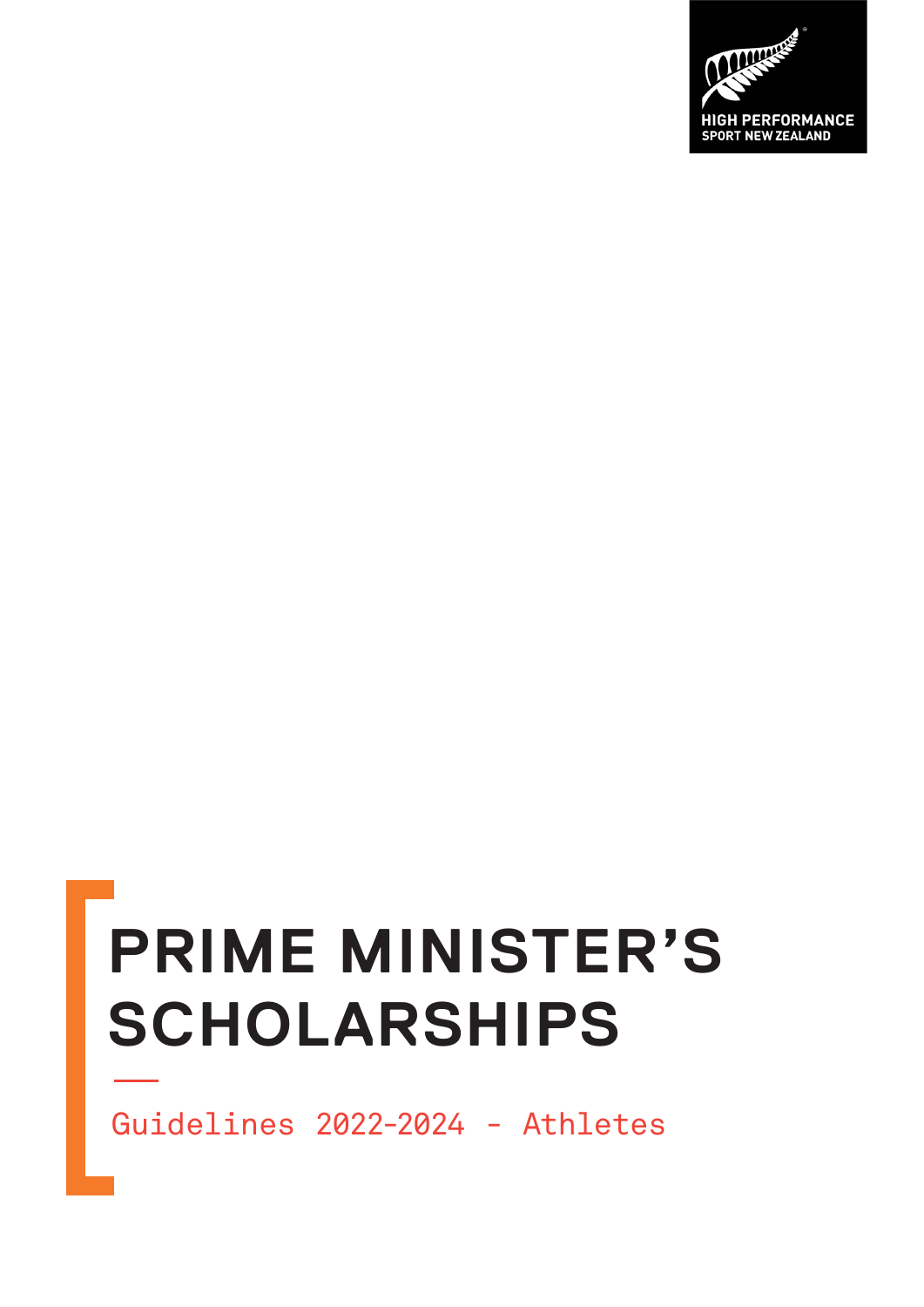# **CONTENTS**

| $\label{prop:1} \mbox{Introduction} \,\, \ldots \,\, \ldots \,\, \ldots \,\, \ldots \,\, \ldots \,\, \ldots \,\, \ldots \,\, \ldots \,\, \ldots \,\, \ldots \,\, \ldots \,\, \ldots \,\, \ldots \,\, \ldots \,\, \ldots \,\, \ldots \,\, \ldots \,\, \ldots \,\, \ldots \,\, \ldots \,\, \ldots \,\, \ldots \,\, \ldots \,\, \ldots \,\, \ldots \,\, \ldots \,\, \ldots \,\, \ldots \,\, \ldots \,\, \ldots \,\, \ldots \,\, \ldots \,\, \ldots \,\, \ldots \,\,$ |  |
|-------------------------------------------------------------------------------------------------------------------------------------------------------------------------------------------------------------------------------------------------------------------------------------------------------------------------------------------------------------------------------------------------------------------------------------------------------------------|--|
|                                                                                                                                                                                                                                                                                                                                                                                                                                                                   |  |
|                                                                                                                                                                                                                                                                                                                                                                                                                                                                   |  |
|                                                                                                                                                                                                                                                                                                                                                                                                                                                                   |  |
|                                                                                                                                                                                                                                                                                                                                                                                                                                                                   |  |
|                                                                                                                                                                                                                                                                                                                                                                                                                                                                   |  |
|                                                                                                                                                                                                                                                                                                                                                                                                                                                                   |  |
|                                                                                                                                                                                                                                                                                                                                                                                                                                                                   |  |
|                                                                                                                                                                                                                                                                                                                                                                                                                                                                   |  |
|                                                                                                                                                                                                                                                                                                                                                                                                                                                                   |  |
|                                                                                                                                                                                                                                                                                                                                                                                                                                                                   |  |
|                                                                                                                                                                                                                                                                                                                                                                                                                                                                   |  |
| Schedule 2: Prime Minister's Gold Level Scholarships - Term, Selection Criteria and Considerations 12                                                                                                                                                                                                                                                                                                                                                             |  |
|                                                                                                                                                                                                                                                                                                                                                                                                                                                                   |  |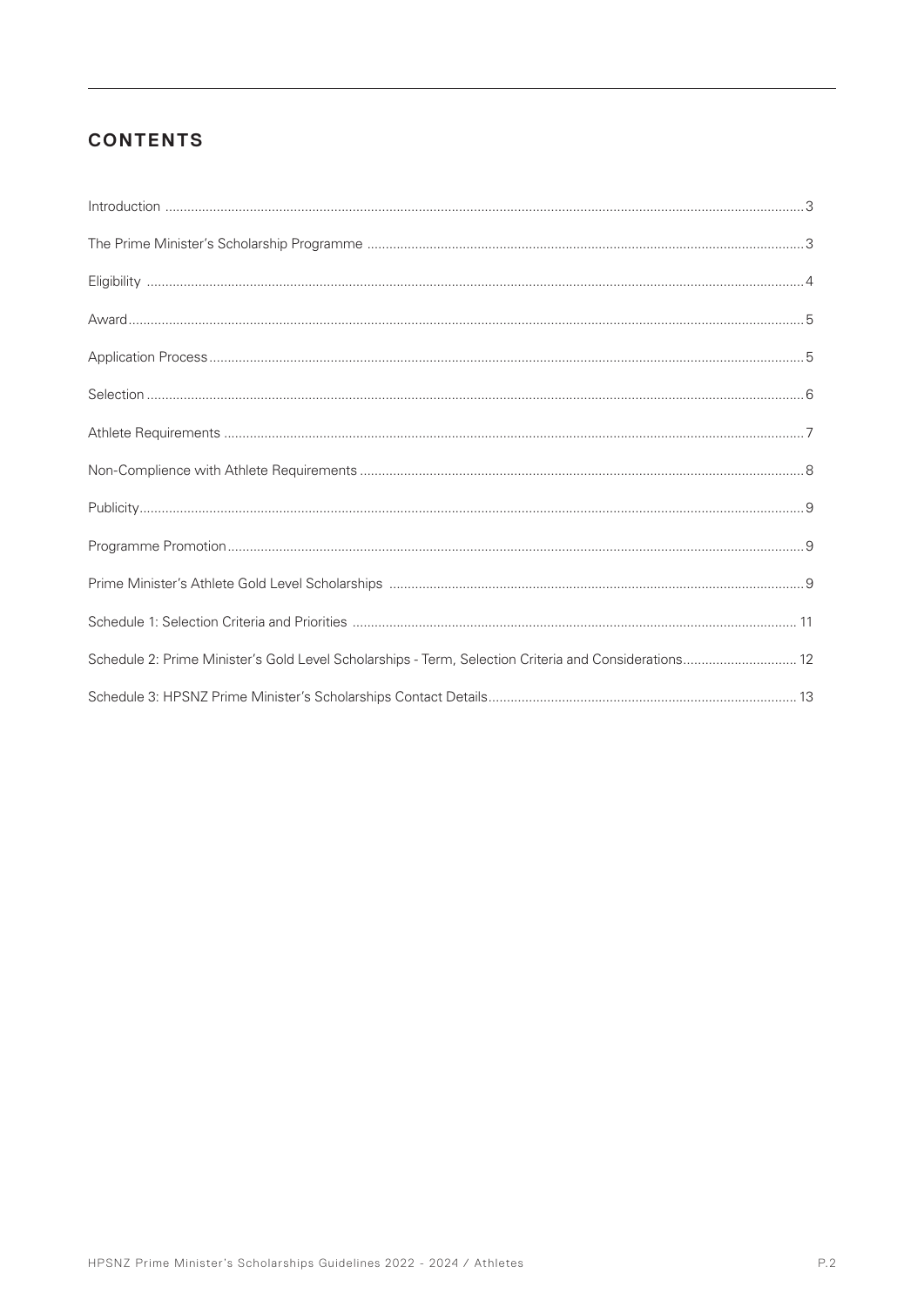## **1. INTRODUCTION**

- 1.1 High Performance Sport New Zealand (HPSNZ) has the responsibility of allocating investment (financial, expertise and capability support) to partner organisations such as National Sports Organisations (NSOs) and Peak Bodies (NZOC, PNZ) that will enable HPSNZ to achieve its vision and investment objectives on behalf of the New Zealand Government.
- 1.2 These guidelines sets out the conditions by which the Prime Minister's Athlete Scholarship Programme operates and is written for National Sporting Organisations (NSOs), potential applicants and current scholarship recipients.
- 1.3 Please refer to HPSNZ's Glossary of Terms for clarification of terms and definitions within this document.

## 2. THE PRIME MINISTER'S SCHOLARSHIP PROGRAMME

- 2.1 The Prime Minister's Scholarship Programme is a New Zealand Government initiative established in 2000. Currently there are scholarship programmes for:
	- Athletes
	- Coaches
	- Support Team
	- Officials
- 2.2 The Prime Minister's Scholarship Programme is managed by HPSNZ on behalf of the Government. Scholarships are aligned to the HPSNZ High Performance Strategy 2024 and scholarship outcomes must positively impact HPSNZ's Vision.
- 2.3 The purpose of the Athlete Scholarship Programme is to invest in educational opportunities that enable world leading performances from New Zealand's top athletic talent, by assisting athletes to develop holistically outside sport in ways that contribute towards their post-athletic career and enable the sustainability of our athlete talent pool.
- 2.4 The programme supports the achievement of tertiary and vocational qualifications while pursuing excellence in sport. The programme provides support in:
	- High performance planning, including career advice to assist recipients to make wellconsidered decisions regarding Study Plans and workloads, and manage their lives effectively in the pursuit of sporting excellence
	- Financial contribution to academic fees
	- Financial contribution towards other study costs, referred to as the Study Support Allowance (SSA), which may include living expenses, study expenses (for example, exam-related fees), and books.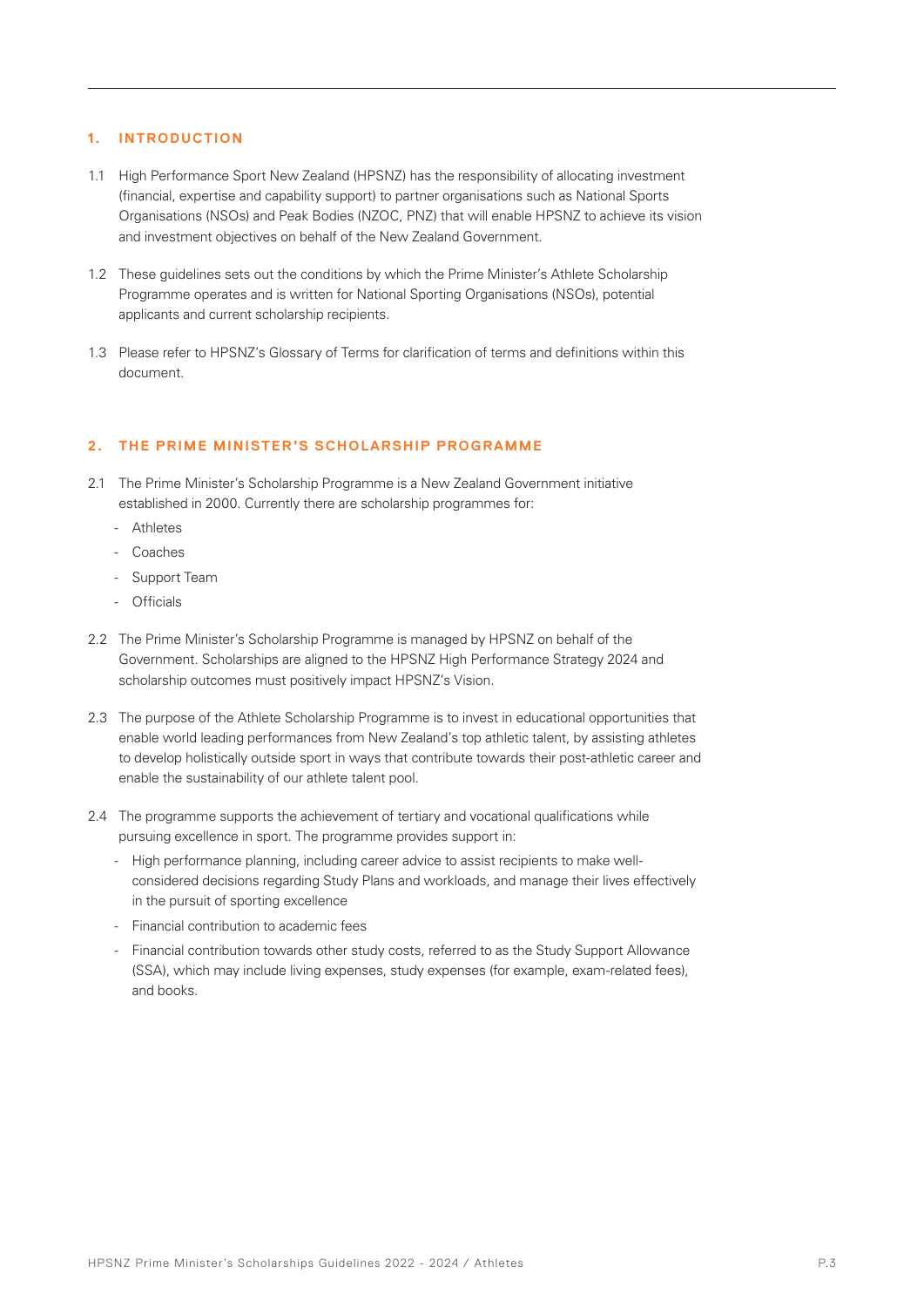# **3. ELIGIBILITY**

- 3.1 The applicant must satisfy all of the following criteria:
	- a. Be a New Zealand citizen.
	- b. Be identified by HPSNZ as one of the following:
		- i. A TAPS Athlete within a HPSNZ Podium Sport or within a HPSNZ Aspiration Invested Sport, or
		- ii. An athlete within a Podium Sport (or in special cases an Aspiration Invested Sport) who is likely to become a TAPS athlete within the next 6 months and as agreed by HPSNZ, or
		- iii. In special cases, at the discretion of HPSNZ, an athlete in a non-Invested Sport.
	- c. The proposed study must fit within the athlete's Individual Performance Plan (IPP) for the next 12-month period, with study requirements that do not restrict the athlete's ability to commit to their agreed national training and competition plans.
	- d. Submit a complete application.
	- e. Be endorsed by their NSO and HPSNZ leading up to and during the scholarship, which includes having an agreed study plan and/or development plan.
	- f. Have met all athlete requirements whilst studying under the scholarship in the previous 12 months, unless HPSNZ agrees otherwise (athletes re-applying for a scholarship only).
- 3.2 The NSO may be required to satisfy the following criteria:
	- a. Have no outstanding requirements in any of the four Prime Minister's Scholarship Programmes.
- 3.3 Qualifications
	- a. To be eligible, the qualification sought by the applicant must appear on the New Zealand Register of Quality Assured Qualifications at nzqa.govt.nz. These qualifications have been approved by the relevant quality assurance body (New Zealand Qualifications Authority, Committee on University Academic Programmes or Institutes of Technology and Polytechnics Quality). Exceptions may be made by HPSNZ for pre-requisite and corequisite courses for a quality-assured qualification.
	- b. The qualifications must be at the tertiary (post-secondary) level and must be open to other students outside of the programme. Exceptions may be made by HPSNZ for specific cases.
	- c. The range of eligible qualifications can cover trades, short courses such as undergraduate certificates and diplomas through to post-graduate study.
	- d. Scholarships will only be provided for study at an education provider that is registered in New Zealand and whose qualifications appear on the New Zealand Register of Quality Assured Qualifications. Exceptions may be made by HPSNZ for specific cases.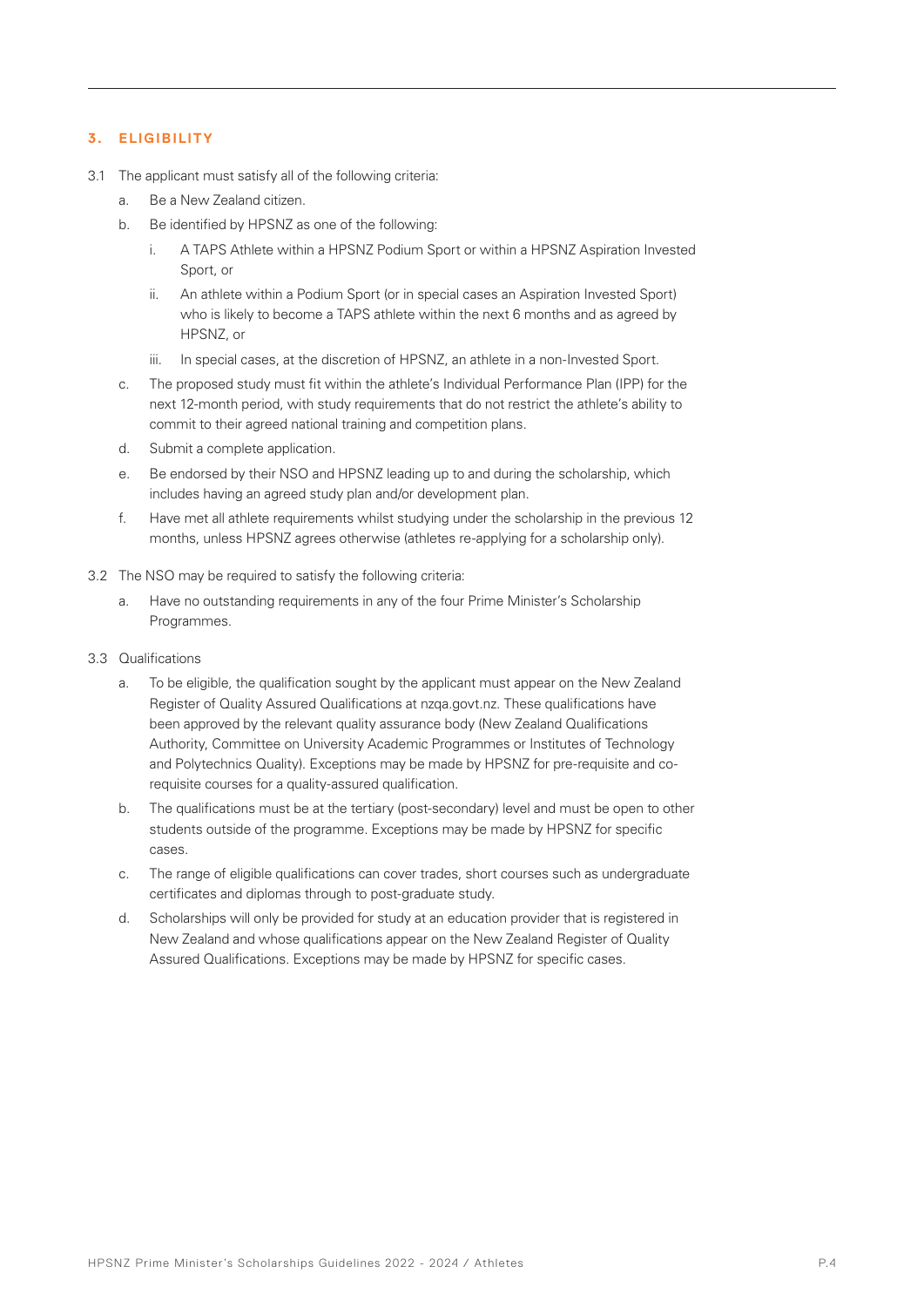# **4. AWARD**

- 4.1 Academic Fees
	- a. A maximum of up to \$10,000 per year (including GST if applicable) is available for academic fees per scholarship.
	- b. Fees will not be paid at international student rates.
	- c. The amount of fees allocated at the award of the scholarship will be the maximum entitlement for the scholarship year.
	- d. Academic fees may be used for courses at more than one education provider.
	- e. Fees are paid directly to education providers upon receipt of an itemised invoice from the education provider.
	- f. Fees Restrictions
		- i. Fees will not be available to recipients who receive another fee-paying scholarship, except where the other scholarship does not meet the full cost of the tuition fees.
		- ii. Fees will not be available following non-refundable, late withdrawal from a course.
		- iii. Academic fees awards do not cover books, course materials, travel or accommodation.
- 4.2 Study Support Allowance (SSA)
	- a. The SSA is to contribute towards athletes' study-related costs such as living costs, books and course materials.
	- b. Allocations of SSA are confirmed each year and can vary from year to year. Provided all athlete requirements are met, recipients may receive a capped amount of up to \$2,500 (inclusive of GST if applicable) per 6-month period.
	- c. Please note that recipients may be eligible to receive the student allowance and other financial assistance administered by Study Link. For more information see studylink.govt.nz.
	- d. SSA restrictions:
		- i. At all times recipients must be enrolled in equal to or greater than 0.4 EFTS in the 12-month period (whilst studying in both 6-month periods) or 0.2 EFTS in a 6-month period (if studying for one 6-month period) in order to receive a full allocation of the SSA for that period. Courses not specifying EFTS or periods of study that do not fall into a 6 or 12-month period will be evaluated by HPSNZ on a case-by-case basis.
		- ii. SSA will be recalled whenever a recipient's course falls below the minimum EFTS, for example if a recipient withdraws from a paper, unless HPSNZ agrees otherwise.
		- iii. In all instances, the awarding of the SSA is at the discretion of HPSNZ.

#### **5. APPLICATION PROCESS**

- 5.1 The Prime Minister's Scholarship Programme Guide is available on the HPSNZ website hpsnz.org.nz.
- 5.2 NSOs are required to publicise, endorse and in some cases prioritise applications.
- 5.3 Applicants who have met the eligibility criteria in these Guidelines (section 3) should contact their NSO as each one may have their own eligibility criteria.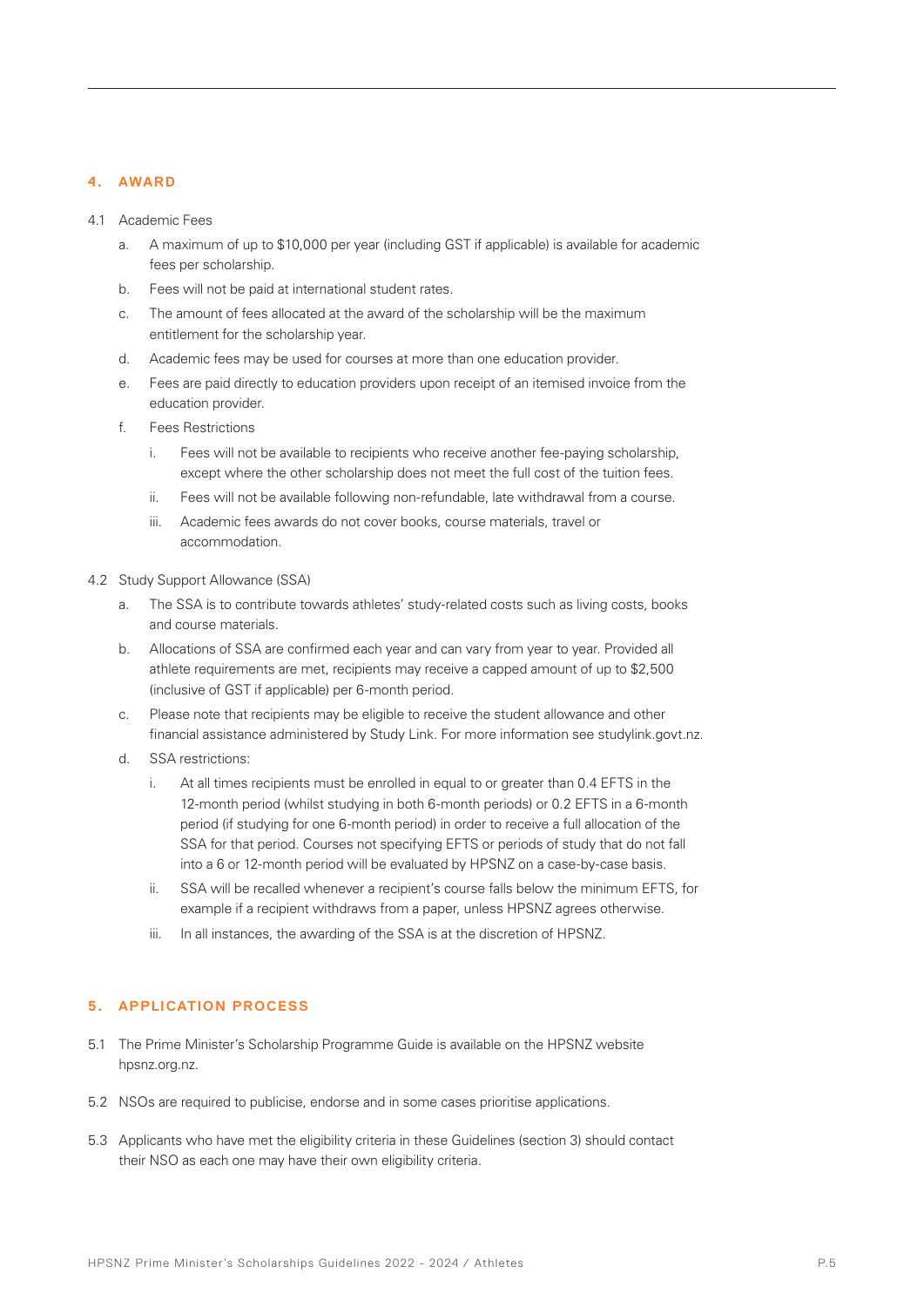- 5.4 Applications are made online via the HPSNZ Prime Minister's Scholarship management system at scholarships.hpsnz.org.nz.
- 5.5 HPSNZ will be offering two scholarship intakes per annum:
	- a. The primary intake being December annually and for the purpose of education in the following academic year.
	- b. The secondary intake being June and for the purpose of education in the second 6-month period of the current academic year (note that the secondary intake is subject to available Prime Minister's Scholarship Programme funds).
- 5.6 Scholarship application closing dates:
	- a. The scholarship application closing date for the December intake may be stipulated by your NSO but will be no later than the programme deadline of 5pm, 30 November. Early applications are appreciated but will not be considered until after the closing date.
	- b. The scholarship application closing date for the June intake may be stipulated by your NSO but will be no later than the programme deadline of 5pm, 30 April. Likewise, early applications are appreciated but will not be considered until after the closing date.
- 5.7 Scholarships are generally awarded for 12-month periods but athlete requirements apply in respect of 6-month periods (see section 8). The 6-month periods are 1 January – 30 June and 1 July – 31 December.
- 5.8 Additional applications throughout the year (outside the intakes stipulated above) may only be considered at the discretion of HPSNZ on a case-by-case basis.

# **6. SELECTION**

- 6.1 Selection Process
	- a. Applications are assessed and prioritised by a HPSNZ assessment panel tasked with evaluating and prioritising applications in line with the selection criteria.
	- b. It is unlikely that all applicants will receive a scholarship because the demand for them typically exceeds the financial resources available.
- 6.2 Selection Criteria
	- a. All applications are evaluated against the criteria and priorities as outlined in Schedule 1.
- 6.3 Selection Outcome
	- a. Applications will be either approved or declined.
- 6.4 Notifications:
	- a. For the December intake:
		- i. HPSNZ will notify NSOs in writing of both approved and declined applications by 22 December of the year in which they apply.
		- ii. HPSNZ will notify applicants in writing of both approved and declined applications by 24 December of the year in which they apply.
	- b. For the June intake:
		- i. HPSNZ will notify NSOs in writing of both approved and declined applications by 22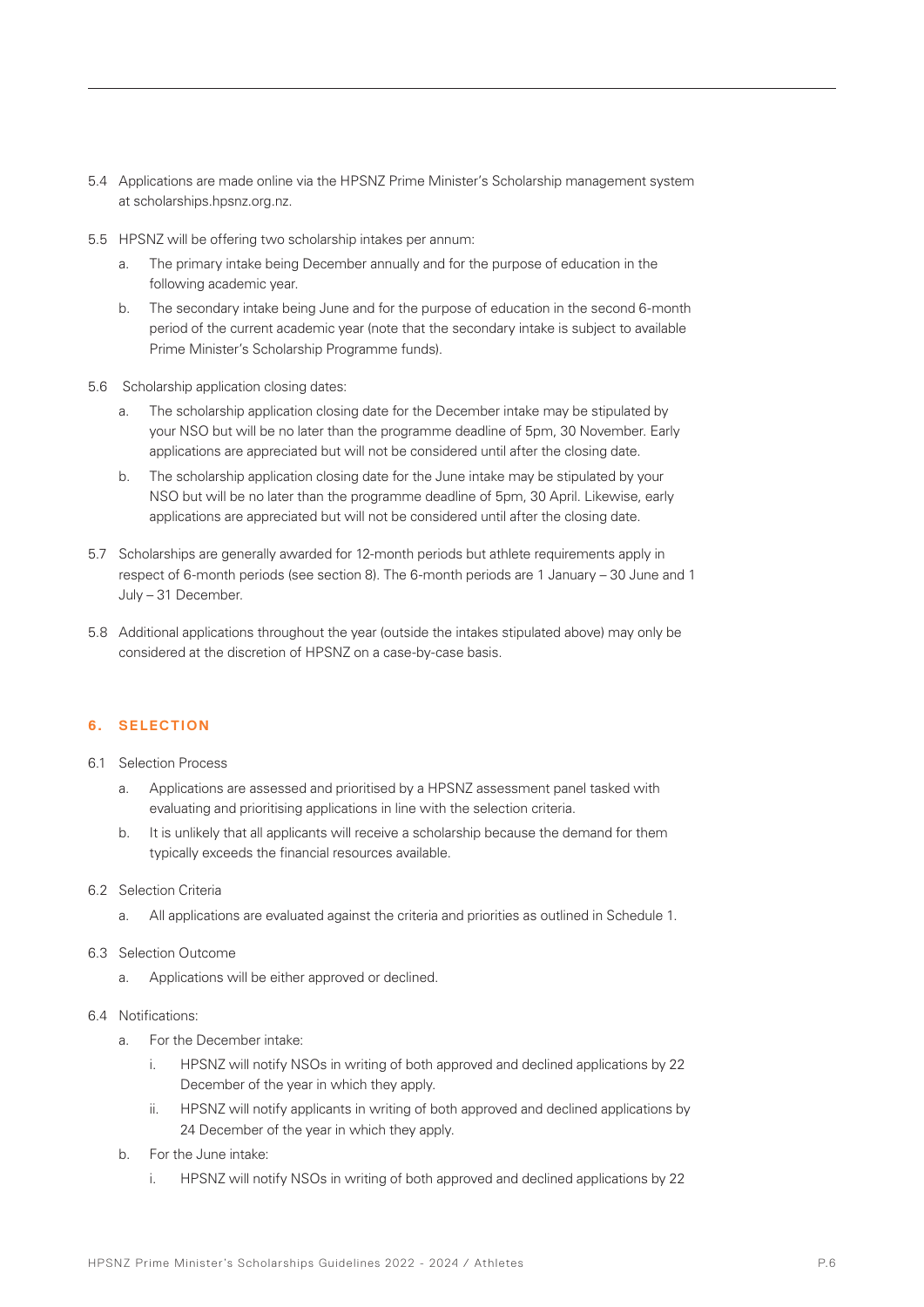May of the year in which they apply.

ii. HPSNZ will notify applicants in writing of both approved and declined applications by 24 May of the year in which they apply.

# **7. ATHLETE REQUIREMENTS**

## 7.1 Academic

a. All study must be passed by the recipient in each 6-month period. Late withdrawals, incomplete, did not sit, did not complete and failed papers are not deemed to be 'passed'.

## 7.2 Reporting

a. Recipients are required to complete up to two online questionnaires or feedback surveys in each year of receiving a scholarship. The requirements for completing these will be communicated by HPSNZ.

## 7.3 Anti-Doping

- a. Attendance by the recipient at a full Drug Free Sport New Zealand approved anti-doping seminar is required for all non-TAPS first time Prime Minister's Athlete Scholarship recipients. This is to be completed within the first 12 months in which the scholarship is awarded.
- b. If the recipient is unable to attend an approved anti-doping seminar within the appropriate timeframe for reasons acceptable to HPSNZ, then they must complete the alternative Drug Free Sport New Zealand requirement.
- c. Recipients are required to adhere to the anti-doping policy of the NSO and comply with the World Anti-Doping Code.

## 7.4 Certificate Presentation Ceremonies

- a. HPSNZ will host up to four scholarship certificate presentation ceremonies per year. It is expected that recipients will make the best possible effort to either:
	- i. Attend the ceremony in their most appropriate region, or
	- ii. Arrange suitable representation should they be unable to attend.
- 7.5 Tax and Income Declaration
	- a. The Prime Minister's Scholarship funding attracts GST.
	- b. GST and income tax obligations are the responsibility of the recipient. HPSNZ recommends advice is sought from the Inland Revenue Department.
	- c. SSA payments will count toward the income assessment for student allowances through Study Link. You must declare these SSA payments, and all other income, according to Study Link procedures. For more information, see studylink.govt.nz.

#### 7.6 Recipient Information

a. It is the responsibility of the recipient to ensure all contact and scholarship-related information is up to date and current. This can be done through the HPSNZ Prime Minister's Scholarship management system or by contacting the Prime Minister's Scholarships Team at HPSNZ (see contact details in Schedule 3).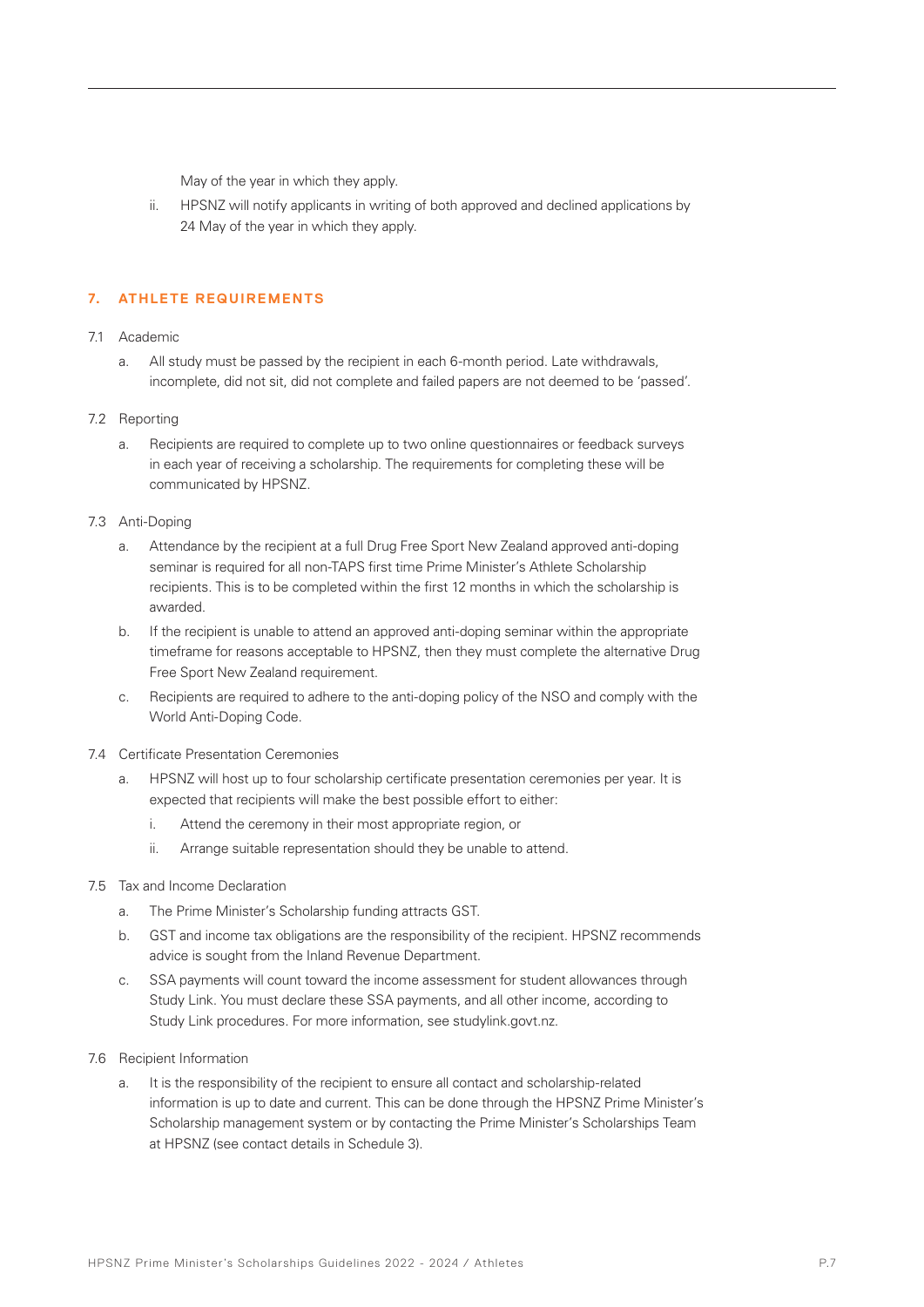## **8. NON-COMPLIENCE WITH ATHLETE REQUIREMENTS**

- 8.1 Non-Compliance Overview
	- a. The requirements set out in sections 7.1 through 7.6 are collectively referred to as the 'athlete requirements'. Failure to meet all athlete requirements during a 12-month scholarship period (1 January – 31 December) will deem the recipient ineligible to apply for a scholarship for the next 12-month scholarship period in which they study, unless HPSNZ agrees otherwise.
	- b. If an athlete believes they have not met (or are in jeopardy of not meeting) the athlete requirements, we advise them to immediately contact the HPSNZ Prime Minister's Scholarships Team. For TAPS Athletes, their Athlete Life Advisor (or equivalent) is to review their plan and, if required, begin the Athlete Scholarship Moderation process.
	- c. One instance of failure to comply with any one of sections 7.1 through 7.6 constitutes noncompliance with the athlete requirements. The following are examples of non-compliance with these requirements:
		- i. Failure to pass a course in which the recipient has been enrolled.
		- ii. Late withdrawal with no refund from a course in which the recipient has been enrolled.
		- iii. Failure to comply with the annual reporting requirements.
		- iv. Failure to attend a full Drug Free Sport New Zealand approved anti-doping seminar in the first 12 months of being awarded a scholarship (for non-Carded Athletes).
		- v. Any anti-doping violation under the World Anti-Doping Code.
- 8.2 Non-Compliance in Relation to Study Support Allowance
	- a. Non-compliance with the athlete requirements will result in a deferred SSA payment situation, unless HPSNZ agrees otherwise.
	- b. Deferred SSA payment situation:
		- i. The recipient will have their SSA for the next 6-month period in which they study through the programme reimbursed retrospectively only if all athlete requirements are met in this period.
		- ii. During this period the athlete will be monitored by their Athlete Life Advisor to ensure planning and management strategies are addressed to enable success in study and sport.
		- iii. HPSNZ may agree to contribute to the cost of re-sitting courses/papers already paid for by the programme but this is at the discretion of HPSNZ.
	- c. HPSNZ may request repayment of the SSA should recipients be unable to reach compliance without adequate explanation or justification.
- 8.3 Removal from the Non-Compliant Situation
	- a. The recipient will be removed from the non-compliant situation when either:
		- i. All athlete requirements are fulfilled, and/or
		- ii. The recipient repays the scholarship academic fees for any course that was not passed.
- 8.4 Repeated or Serious Non-Compliance with Athlete Requirements
	- a. Recipients will be placed in a debt situation (see below) or removed permanently from the programme for repeated or serious non-compliance including, by way of example, but not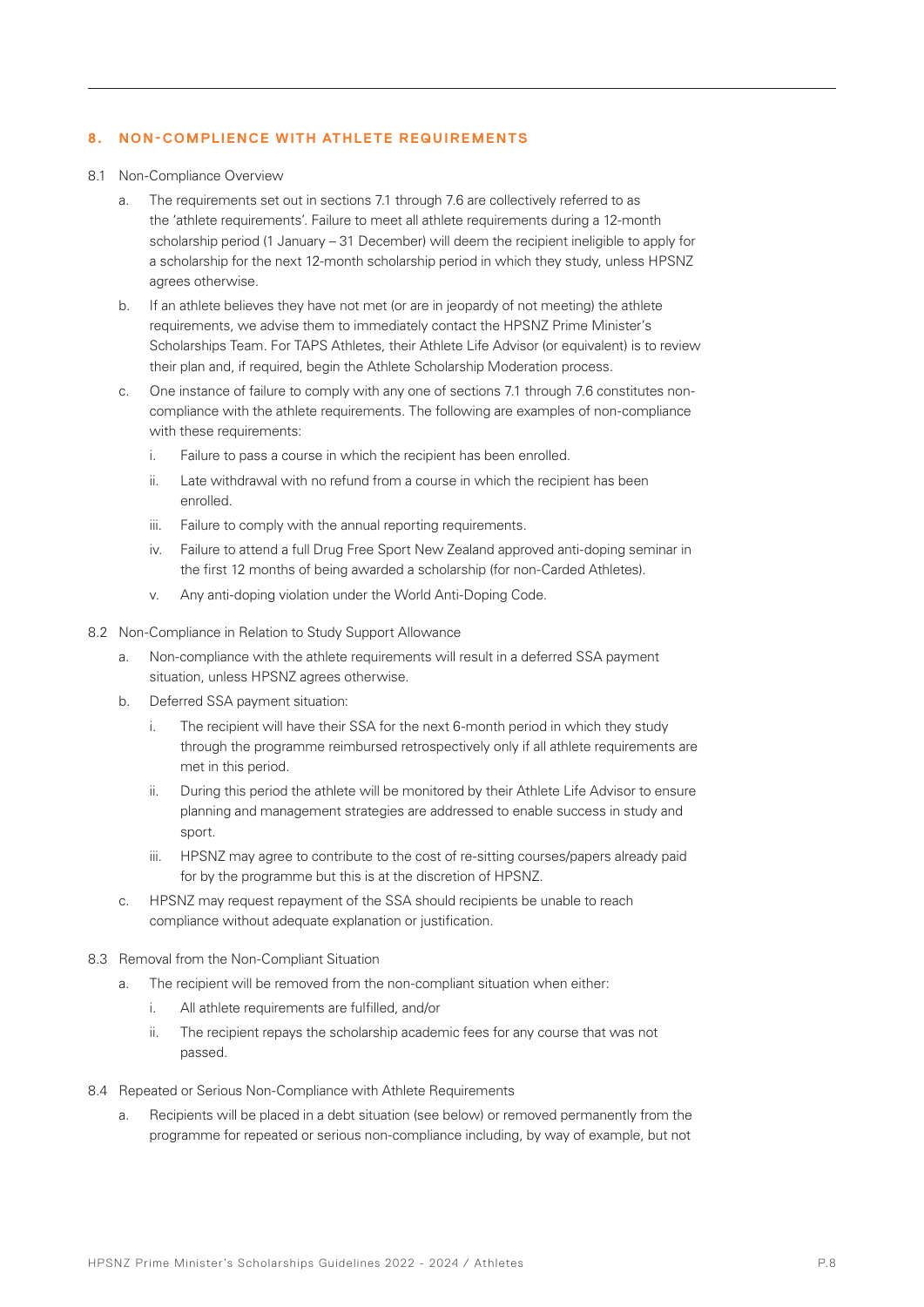limited to:

- i. Bringing the programme into disrepute, or
- ii. Repeated non-compliance with the athlete requirements, or
- iii. Knowingly defrauding the programme.
- b. Debt situation:
	- i. The recipient will be suspended from the programme and required to repay all scholarship academic fees and the SSA for the 6-month period in which the recipient was studying through the programme.
	- ii. The recipient will be removed from the debt situation after the 6-month period when either the recipient repays the amount owing, or the amount owing is deducted from the recipient's next scholarship payment(s).

# **9. PUBLICITY**

- 9.1 The Minister for Sport and Recreation publicly announces scholarship recipients. Prior to this announcement, selection outcomes are to remain strictly confidential.
- 9.2 HPSNZ is to be acknowledged in any publication of any work or any activities funded by the scholarship.

#### **10. PROGRAMME PROMOTION**

- 10.1 HPSNZ may use images of recipients to promote the Prime Minister's Scholarship Programme at no charge.
- 10.2 HPSNZ may use recipients to promote the Prime Minister's Scholarship Programme at no charge (for example, presenting certificates at a Prime Minister's Scholarship certificate presentation evening).

#### 11. PRIME MINISTER'S ATHLETE GOLD LEVEL SCHOLARSHIPS

- 11.1 A separate level of scholarship known as the Prime Minister's Athlete Gold Level Scholarship is available to eligible recipients after they are de-carded or retire from international competition.
- 11.2 Schedule 2 sets out the potential eligibility term, which can be accumulated to a maximum of 3 years. Athletes may be eligible for a Prime Minister's Athlete Gold Level Scholarship based on their performance results at pinnacle events as agreed annually between NSOs and HPSNZ as set out in Schedule 2.
- 11.3 Funding for the Gold Level Scholarship is capped, and not all applicants will receive a scholarship. Selection priority will be given to the highest performing athletes at pinnacle events.
- 11.4 The scholarship award is the same as that outlined in section 4. Allocations of the SSA are confirmed each year and can vary. Gold Level Scholarship recipients can receive a maximum of \$500 per semester in the SSA.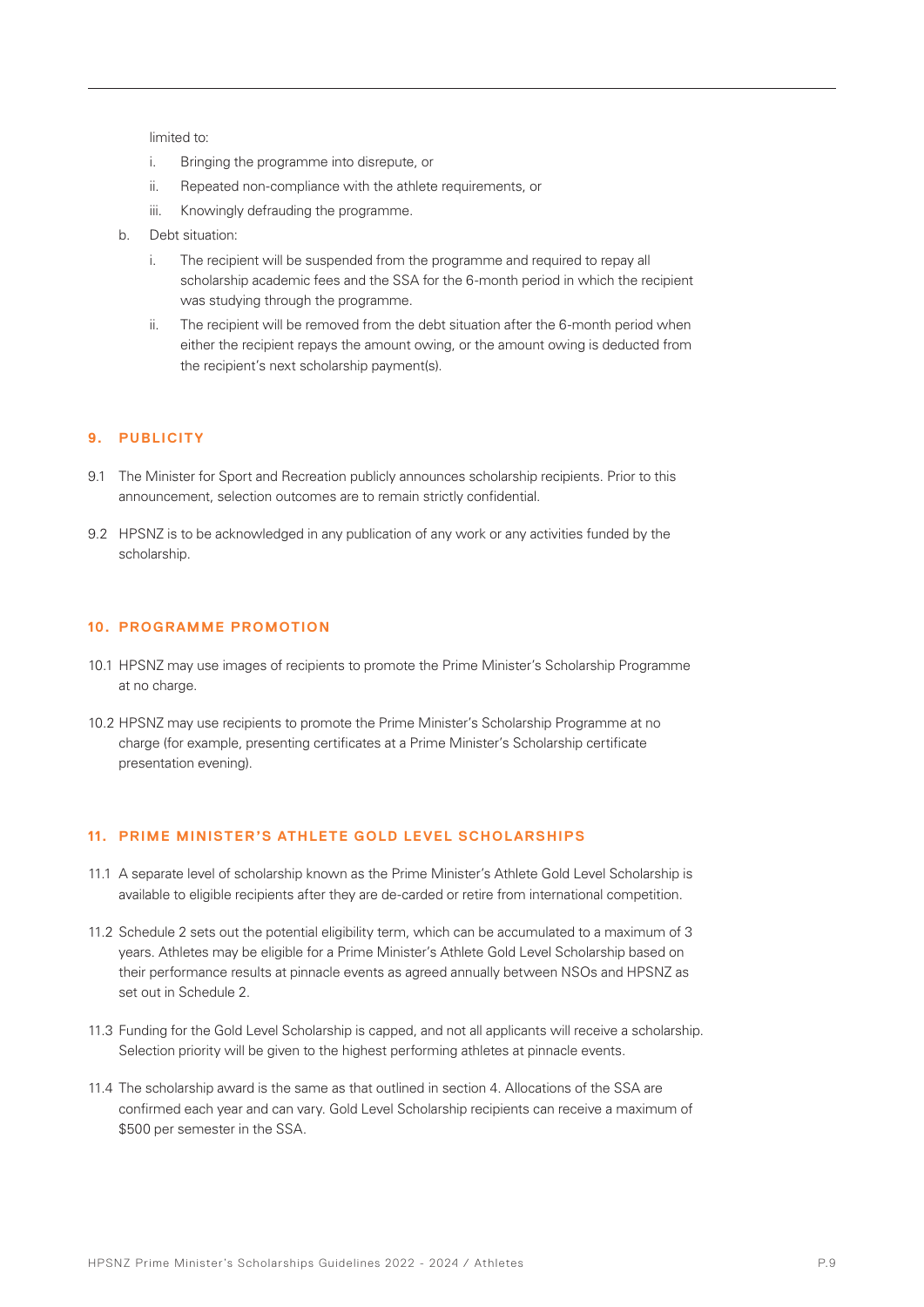- 11.5 The application process is the same as that outlined in section 5 with one exception applications for Gold Level Scholarships do not require NSO endorsement.
- 11.6 The selection process is the same as that outlined in section 6 but with different criteria used (these are outlined in Schedule 2).
- 11.7 Applicants for Gold Level Scholarships are expected to comply with all the other requirements as outlined in sections 7-10, with the exception of the anti-doping requirements in section 7.3 where the athlete has retired.
- 11.8 Recipients must start their course of study within 18 months of being de-carded or retiring from international competition and complete their course of study within 3 years of commencement, or in special cases at the discretion of HPSNZ.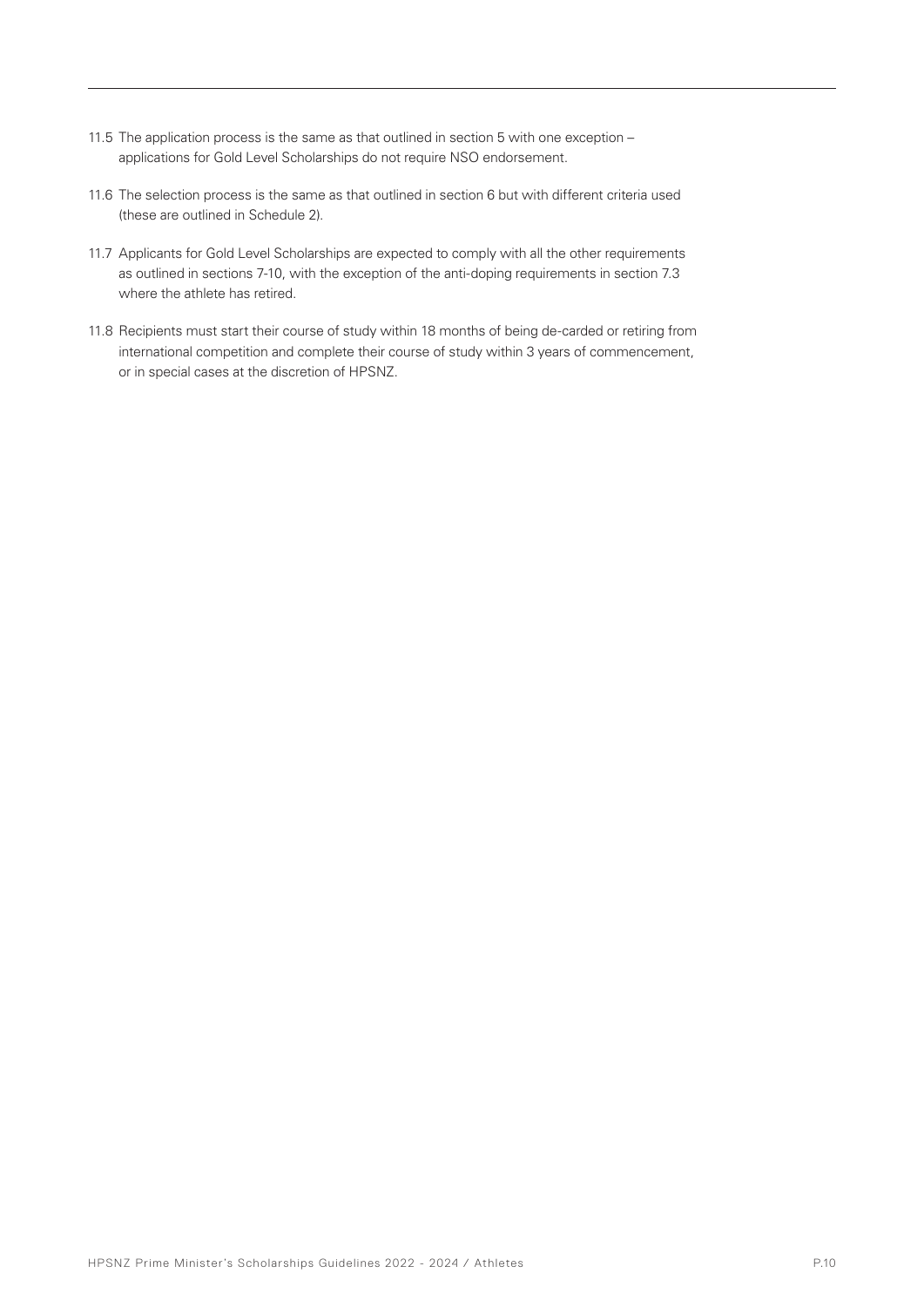# **SCHEDULE 1: SELECTION CRITERIA AND PRIORITIES**

# **KEY SELECTION CRITERIA CONSIDERED**

Applications are rated against the following selection criteria:

| <b>PAST</b>                                                                                            | <b>PRESENT</b>                                                                                                                                                                                          | <b>FUTURE</b>                                                                         |
|--------------------------------------------------------------------------------------------------------|---------------------------------------------------------------------------------------------------------------------------------------------------------------------------------------------------------|---------------------------------------------------------------------------------------|
| Receipt and impact of previous<br>scholarships<br>Adherence to the programme's athlete<br>requirements | Potential positive impact on HPSNZ<br>Vision, particularly by way of<br>international sporting results<br>Endorsement and ranking by NSO                                                                | Positive impact on HPSNZ Vision,<br>particularly by way of international<br>sporting. |
| Past international sporting results                                                                    | Study Plan and course workload will<br>allow sport performance goals to be<br>met, and have been approved by an<br>Athlete Life Advisor<br>Ability to adhere to the programme's<br>athlete requirements |                                                                                       |

The key selection criteria may not be weighted evenly and other selection criteria may be considered.

# **LIKELY SELECTION PRIORITIES**

- 1. Elite Performance Probable and Performance Convert Athletes within HPSNZ Podium Sports.
- 2. Elite Performance Probable and Performance Convert Athletes within HPSNZ Aspiration Sports.
- 3. Foundation Performance Opportunitiy and Performance Potential Athletes within HPSNZ Podium Sports.
- 4. Foundation Performance Opportunity and Performance Potential Athletes within HPSNZ Aspiration Sports.
- 5. Athletes within a Podium Sport (or in special cases an Aspiration Sport) who are likely to become supported within the next 6 months and as agreed by HPSNZ.
- 6. Athletes in a non-TAPS supported Aspiration Sport.
- 7. Athletes in a non-invested Sport.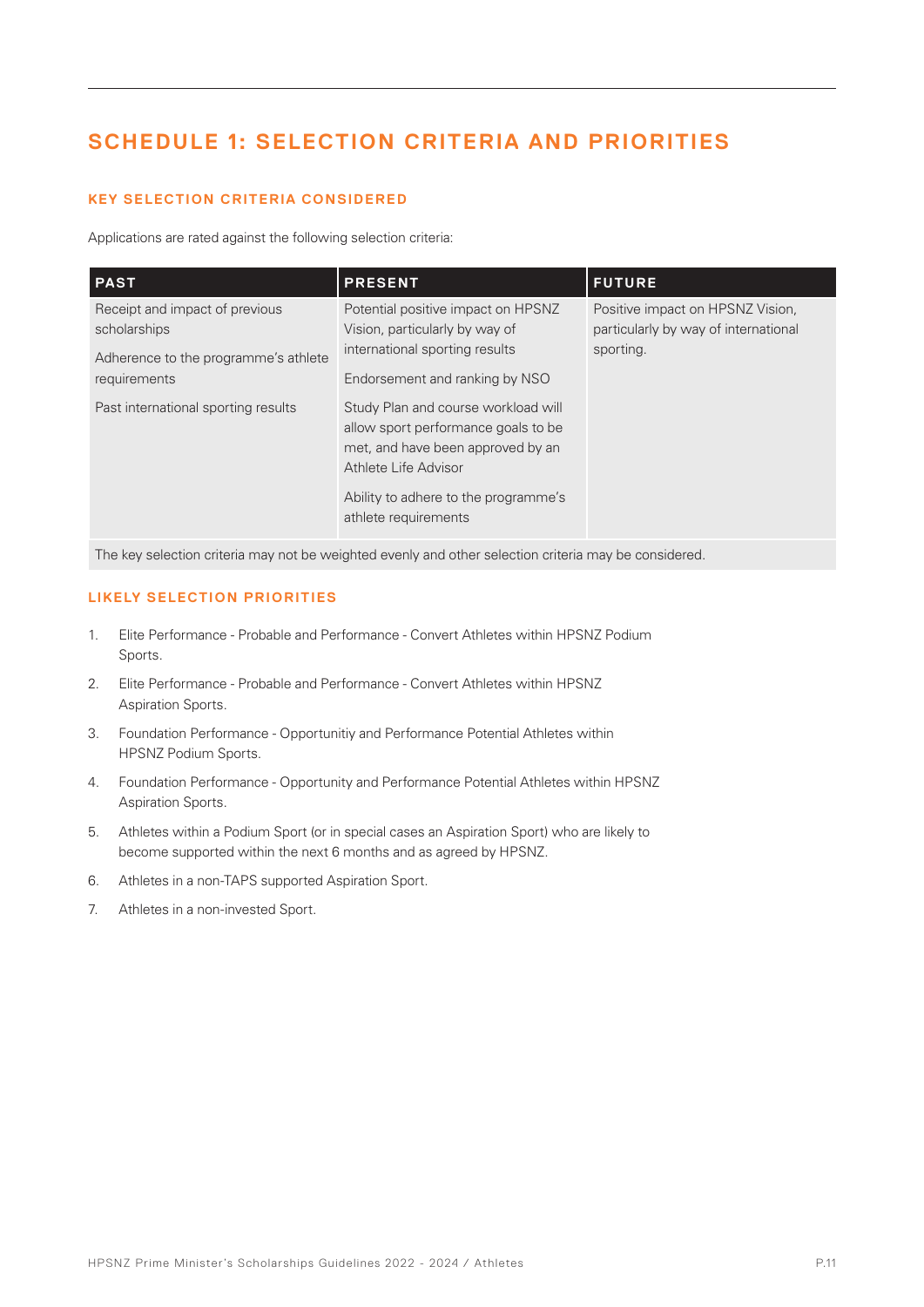# **SCHEDULE 2: PRIME MINISTER'S GOLD LEVEL SCHOLARSHIPS - TERM, SELECTION CRITERIA AND CONSIDERATIONS**

# **POTENTIAL TERM OF SCHOLARSHIP**

The potential term of the Prime Minister's Athlete Gold Level Scholarship will be determined through the selection process and is based on the highest performance level attained at pinnacle events. In most cases the term will be for 1 year.

Funding for the Prime Minister's Athlete Gold Level Scholarship is capped, and not all applicants will receive a scholarship. Selection priority will be given to the highest performing athletes at pinnacle events.

The final approved term of the scholarship will be determined through the selection process and using the selection criteria below.

# **KEY SELECTION CRITERIA**

| <b>SPORT TYPE</b>                       | MINIMUM QUALIFYING PERFORMANCE STANDARD                |
|-----------------------------------------|--------------------------------------------------------|
| Individual Sport Athletes - Olympic     | Top 3 placing at nominated pinnacle or benchmark event |
| Team Sport Athletes - Olympic           | Top 3 placing at nominated pinnacle or benchmark event |
| Individual Sport Athletes - non-Olympic | Gold at nominated pinnacle or benchmark event          |
| Team Sport Athletes - non-Olympic       | Gold at nominated pinnacle or benchmark event          |
| Individual Sport Athletes - Paralympic  | Gold at nominated pinnacle or benchmark event          |

# **ADDITIONAL SELECTION CONSIDERATIONS**

Applications will be rated against the key selection criteria as outlined above.

Further selection considerations will be:

HPSNZ Podium Sports will have priority for Prime Minister's Athlete Gold Level Scholarships and in special cases Aspirational Sports will be considered

| <b>PAST</b>                                                                                              | <b>PRESENT/FUTURE</b>                                      |  |  |
|----------------------------------------------------------------------------------------------------------|------------------------------------------------------------|--|--|
| Adherence to the programme's athlete requirements                                                        | Future performance potential                               |  |  |
| Contribution (value, commitment and/or longevity) to high<br>performance sport in New Zealand            | Ability to adhere to the programme's athlete requirements. |  |  |
| Performance at pinnacle or benchmark events                                                              |                                                            |  |  |
| The selection criteria may not be weighted evenly and other selection criteria may be considered.        |                                                            |  |  |
| Athletes should consult with their NSO to confirm their sport's qualifying pinnacle or benchmark events. |                                                            |  |  |